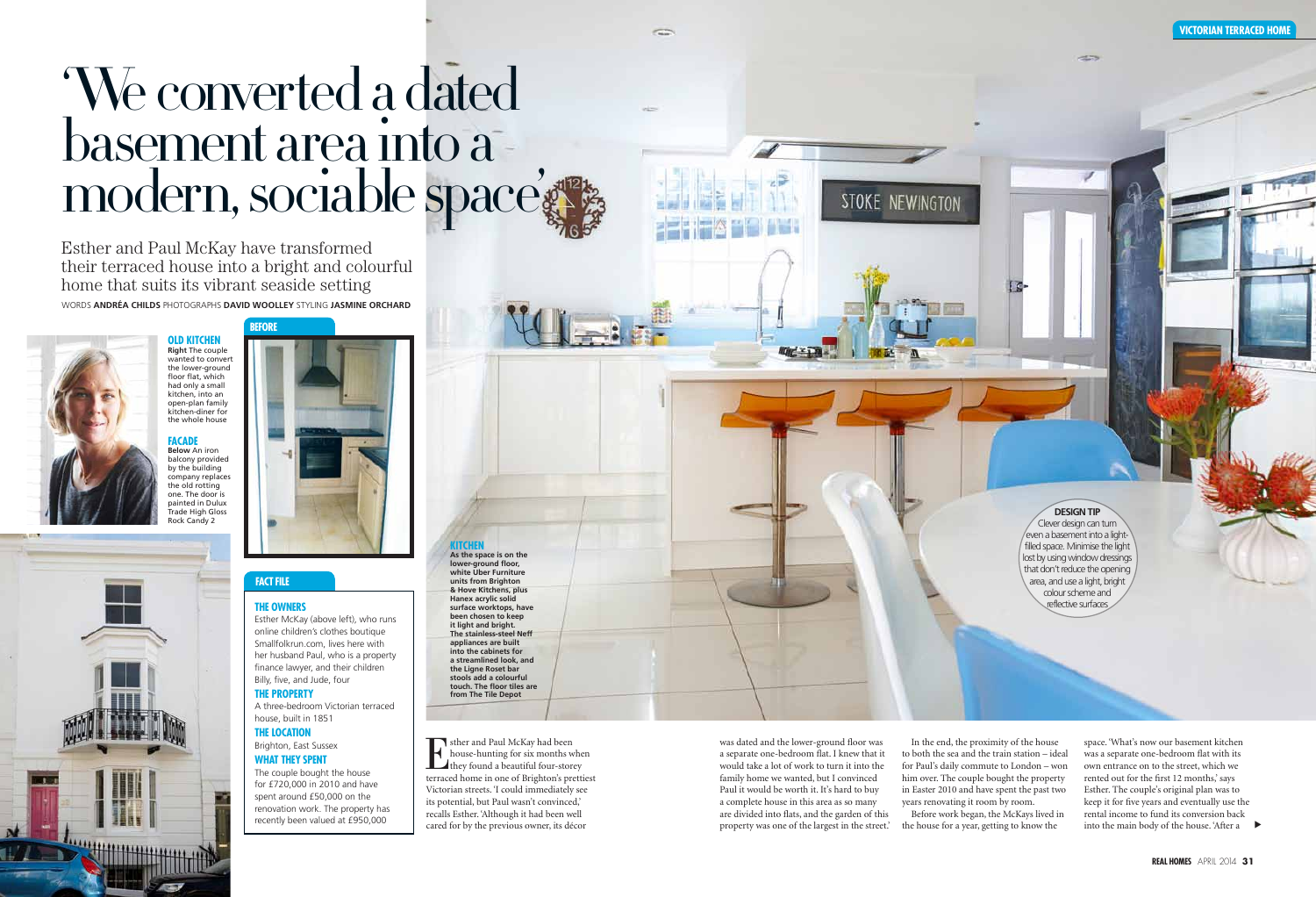

the owners' door and asked them for a recommendation,' Esther recalls. 'The owners went one better and invited us in to actually see the work that had been done for them. The quality was brilliant, so I booked the same builder the next morning.' **r**<br>sked the recent

year of putting up with a small kitchen on the ground floor, however, I told Paul we had to do the work,' admits Esther.

She sourced quotes for the work from five building companies, shortlisted three and interviewed them all before selecting one for the project.

'I knew that they had worked on a house further along the street, so, to be absolutely certain that I was making the right decision, I knocked on

garden and rear of the house, which the couple completed between April and May 2012. The house sits on a hill, so the terraced garden is reached via steps leading up from a patio outside the playroom. 'There was no fence, only a four-feet drop,  $\blacktriangleright$ 

Work on the space began in May 2011 and was finished five months later, paid for with savings and the profits from the sale of the couple's previous house. They used a structural engineer to draw up the plans, which included installing

stairs to connect the lower-ground floor with the house above, and steelwork to strengthen the ceiling. 'It was a huge

job but, fortunately, it was self-contained. I spent only one week without a working kitchen in all that time,' Esther says.



The old one-bedroom flat with a living room and bathroom is now a stunning kitchen/dining room with folding doors leading out to a small suntrap patio. An existing extension that was part of the

self-contained flat now houses an adjoining utility room and wet room. 'Paul couldn't see why we would need a separate space for the washing machine and tumble dryer; he wanted a bigger bathroom instead,' says Esther. 'But he totally gets it now – it keeps the living space quiet and uncluttered.' The clean, white space is airy and bright, with stylish details such as stair risers painted in blue, a blackboard wall for the kids to draw on, and bold artworks that add character. 'The kitchen is a really social space,' says Esther. 'I love to sit at the table with my friends and we've had a lot of parties here!' The next major job was to update the

**The kitchen is a really social space – we've had a lot of parties in here '**

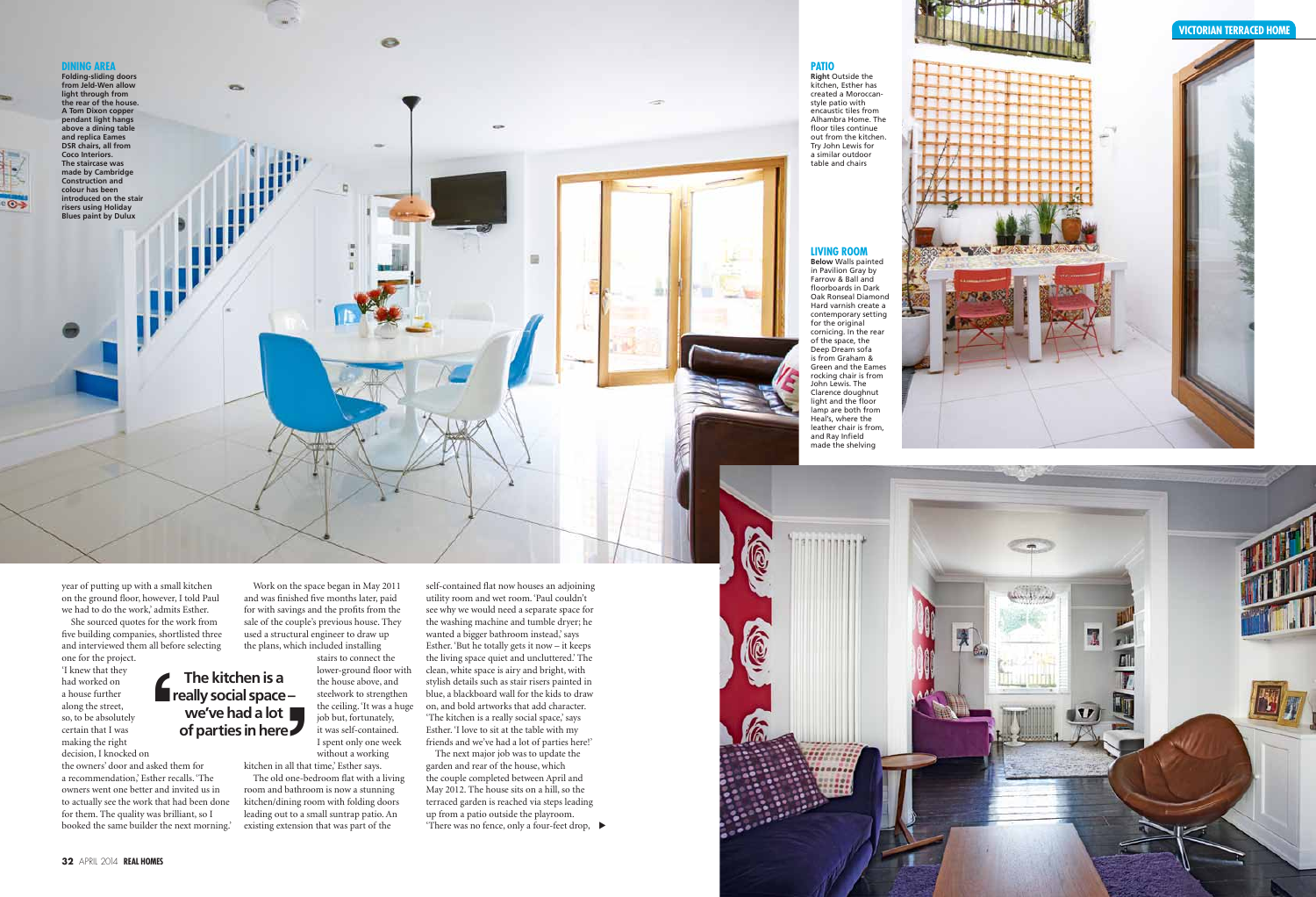

and the ground was covered in uneven paving slabs. It was a nightmare for the kids as they couldn't play safely,' says Esther. The couple employed a landscape gardener to plan and revamp the plot. The paving was removed and sold for £250 on eBay, then the ground was levelled so that a lawn could be laid. Finally, a wall and gate to the garden was installed. 'Paul began building

the wall himself. He'd never done it before, but it seemed like a worthwhile, hands-on project,' says Esther. 'He got up to three layers of bricks before he had to **'**

admit he needed help. There's a reason that people call in the experts!'

The house is in a terrace, with no rear access, so every bag of soil and paving slab had to be carried through the property. When it came to repairing the back of the property it was even worse, as all the scaffolding had to be brought through the house. 'All the old plaster was chipped off

#### **PLAYROOM playroom**

**Right** The garden, reached by the stairs from the patio, is an extension of the playroom. The doors are from Jeld-Wen and the Animal Farm wallpaper is from Smallfolk Run. The rug is from Great Little Trading Co

**I didn't buy anything for the living room until we were ready to do the Example 15**<br> **Example 15**<br> **Example 15**<br> **Example 1555 Manuforms**<br> **Coording**<br> **Coording**<br> **Coording**<br> **Coording**<br> **Coording**<br> **Coording**<br> **Coording**<br> **Coording**<br> **Coording**<br> **Coording** 

 $\blacktriangleright$ 

#### **victorian terraced home**



#### **living room**

**Left** At the front of the space, a window seat makes the most of the bay window. The sofa is from Rume and the wallpaper is by Eco Wallpaper. The tables are from Heal's

#### **design details**

**Above** Eclectic pieces such as the chest of drawers from Graham & Green keep the look modern. The footstool is from Rume, with artwork from Art Republic above

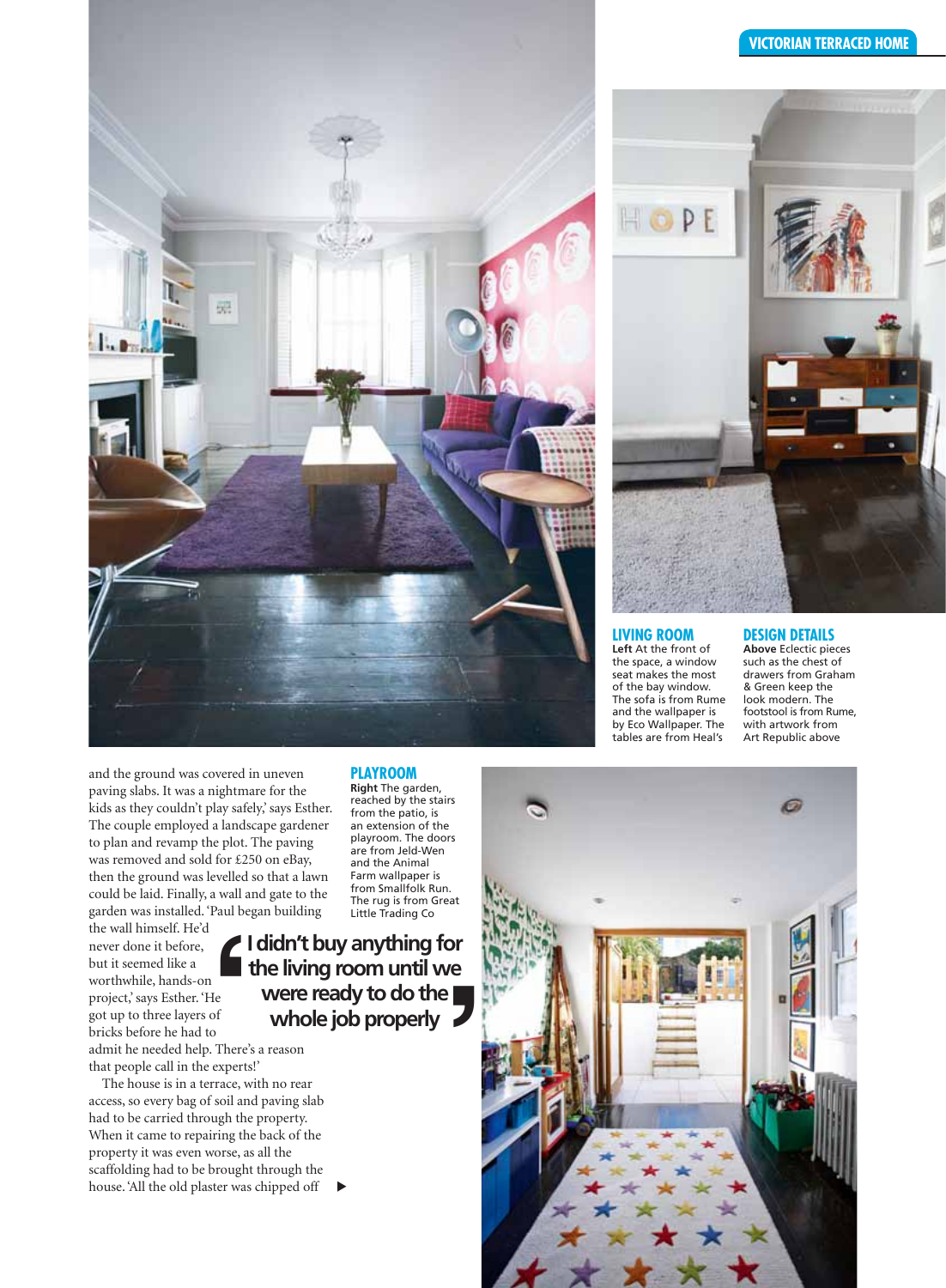



With the big, messy jobs out of the way, Esther could enjoy the final stages of the renovation – decorating the house room by room. 'I'd lived in our grotty beige living room, with its horrible brass fireplace, for two years,' she says. 'I told myself not to buy anything for it until we were ready to do the whole job properly. It was difficult, but it meant that I didn't make mistakes!' The double-aspect room, which can be divided by folding doors, features a stunning roseprint feature wall and sofas in Esther's favourite shade of purple. 'I love this room,'

and the brickwork was newly rendered. It was a dusty, noisy, dreadful job,' says Esther. It was about to get worse, too. Although the plaster on the front of the house could be patched up and painted, the wrought-iron balcony on the first floor was completely rotten. 'It took the builders only three minutes to knock it down. All I could think was that I'd stood out there with the boys and it could have collapsed,' says Esther. It cost the couple an unexpected £3,000 to have it rebuilt.

#### **BATHROOM**<br>Above The whole space was completely renovated, with a new suite, shower

screen and mirror from Parker Bathrooms. The Limewashed Oak vinyl flooring is from Karndean Designflooring, while the Retro Metro wall tiles in Crackle Glaze Richmond Park are from Tons of Tiles

**bedroom in grey and white, Esther felt the space needed a pop of colour, adding the chandelier from Velvet in Hove and a John Marshall print from Two Kats & A Cow Gallery. The bed, bedside tables and Kartell Bourgie table lamps are all from Heal's, and the carpenter made the shelving in the alcove**

HOPE

ast

27123

#### **home office Left** Esther runs her online children's boutique from the top-floor guest bedroom. A local carpenter made the desk, box shelves and racks for wrapping paper. The chair and cowhide rug are

from John Lewis

## **main staircase Colour brings a contemporary**

 $\bullet$ 

¥

**edge to the period house, with a Louis de Poortere Color Net striped runner from Naken Interiors on the stairs and the dado painted in Holiday Blues by Dulux. The chandelier is from Not On The High Street**



#### **design tip** Long pendants and tall

table lamps can balance rooms with high ceilings. When rewiring, consider adding a lighting circuit of 5A round-pin sockets in the key bedrooms, switched two ways by the door and bed



### **victorian terraced home**

## **MASTER BEDROOM**<br>After painting the